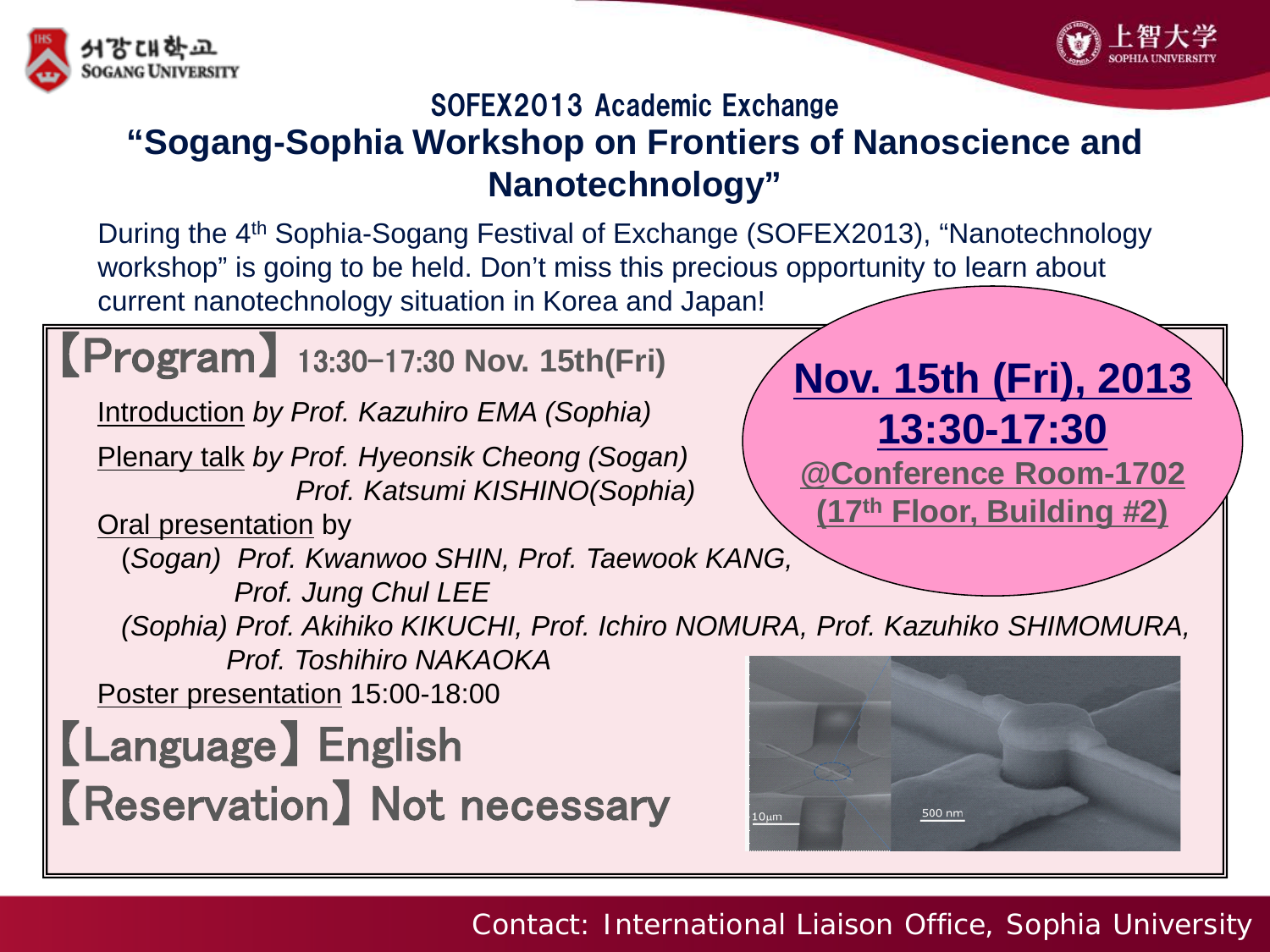



# SOFEX2013 学術交流イベント **"Nanotechnology Workshop"**

上智大学・西江大学スポーツ・文化交流会(SOFEX2013)と合わせて、学術交流イベント 「Nanotechnology Workshop」を開催します。韓国と日本のナノテクノロジー研究の現在を理解 する貴重な機会ですので、ぜひ参加してください。



### 問い合わせ先:上智大学国際連携室